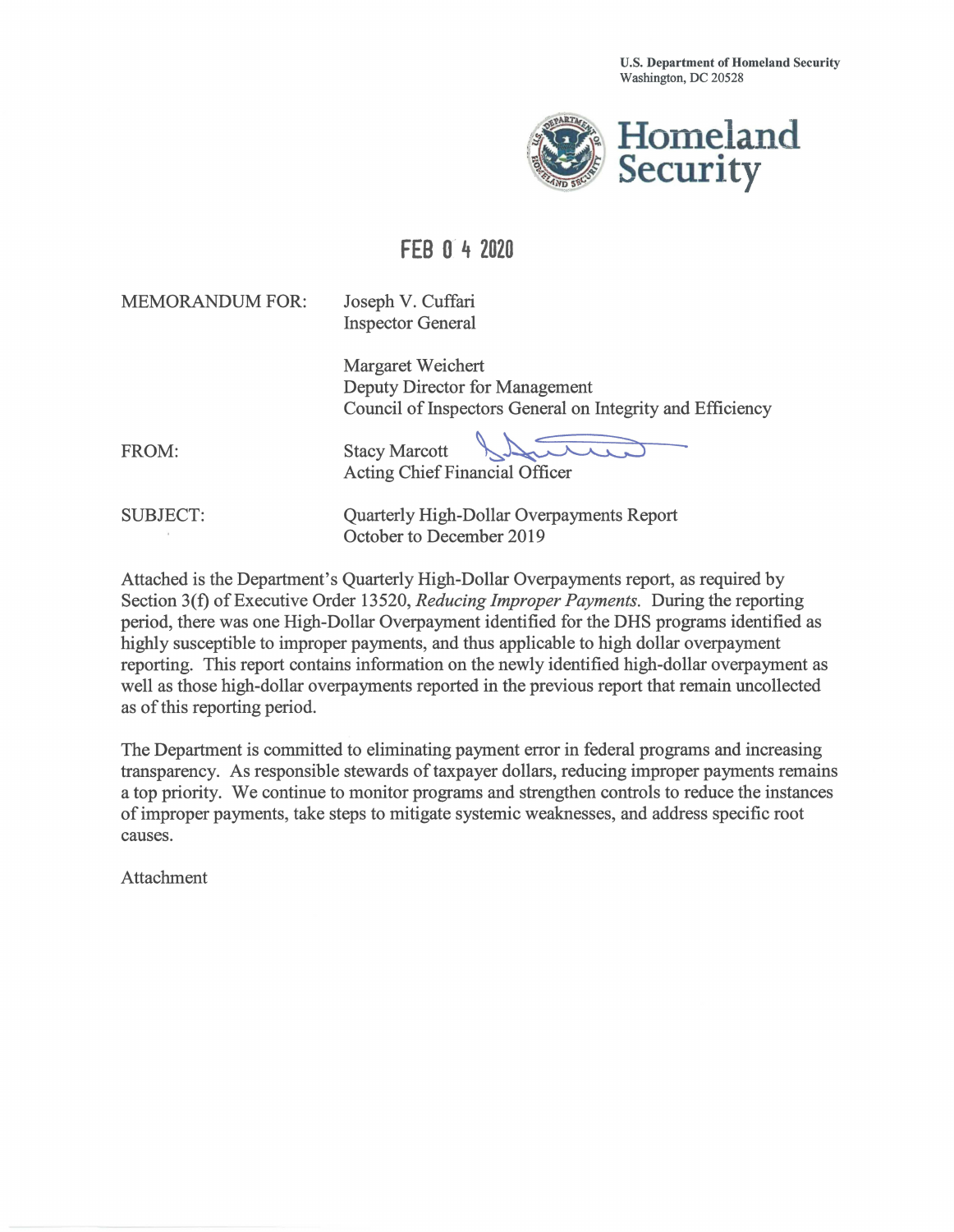#### **Department of Homeland Security High-Dollar Overpayments Report for the Current Quarter ending December 31, 2019**

| <b>Current Quarter Activity</b> |                                                    |       |       |                                                          |                                      |                                                                                                                                                                                                                                                                                                                                                                           |                                    |                                          |                                                                                                                                                                                                                                                              |                                           |                                 |                    |                   |                       |                         |                                                      |                        |
|---------------------------------|----------------------------------------------------|-------|-------|----------------------------------------------------------|--------------------------------------|---------------------------------------------------------------------------------------------------------------------------------------------------------------------------------------------------------------------------------------------------------------------------------------------------------------------------------------------------------------------------|------------------------------------|------------------------------------------|--------------------------------------------------------------------------------------------------------------------------------------------------------------------------------------------------------------------------------------------------------------|-------------------------------------------|---------------------------------|--------------------|-------------------|-----------------------|-------------------------|------------------------------------------------------|------------------------|
| Component                       | Recipient<br><b>Type (Entity</b><br>or Individual) | City  | State | Program<br>Office                                        | <b>Treasury Fund</b><br>Symbol (TFS) | <b>Recovery Actions</b><br><b>Taken or Planned</b>                                                                                                                                                                                                                                                                                                                        | <b>Category (Bill)</b>             | <b>Cause of Overpayment</b><br>Category  | Why the Overpayment<br><b>Occurred And Actions to Payment Date</b><br><b>Prevent Reoccurrence</b>                                                                                                                                                            | High \$<br>Overpayment<br>Date Identified | Date<br>Overpayment<br>Recouped | <b>Amount Paid</b> | Correct<br>Amount | Overpayment<br>Amount | <b>Recovered Amount</b> | <b>Waived Amount or</b><br>Documentation<br>Received | Outstanding<br>Balance |
| FEMA                            | Entity                                             | Bowie | MD    | Financial<br>Management<br>Division - Vendor<br>Payments | 7070700                              | FEMA is finalizing determination as to<br>whether improper payment is<br>administrative only and thus not applicable<br>for recovery. HDOP is under review by<br>FEMA OCPO. Can not offset or recoup,<br>until confirmed by OCPO as a HDOP.<br>FEMA Financial Office will coordinate with<br>Procurement office for updated training on<br>contract billing requirements. | <b>Invoice Processing</b><br>Error | <b>Contract Management</b><br>Weaknesses | POP stated in contract is for 12<br>months. Monthly price should<br>have been \$144,227.41. Vendor<br>Billed \$244,348.80.<br>FFMA Financial Office will<br>Icoordinate with Procurement<br>office for updated training on<br>contract billing requirements. | February 1, 2018 November 1, 2019         |                                 | \$244,348.80       | \$144,227.41      | \$100,121.39          | \$0.00                  | \$0.00                                               | \$100,121.39           |
|                                 |                                                    |       |       |                                                          |                                      |                                                                                                                                                                                                                                                                                                                                                                           |                                    |                                          |                                                                                                                                                                                                                                                              |                                           |                                 |                    |                   |                       | AA                      | $\sim$                                               |                        |

**Total \$244,348.80 \$144,227.41 \$100,121.39 \$0.00 \$0.00 \$100,121.39**  $\mathbf{I}$ 

1) As part of the IPM review, DHS INNOT for the all operator in the distribution the intentified programs. For high dollar overpayments identified through the DHS HO quality review process and experiment in the IPMA review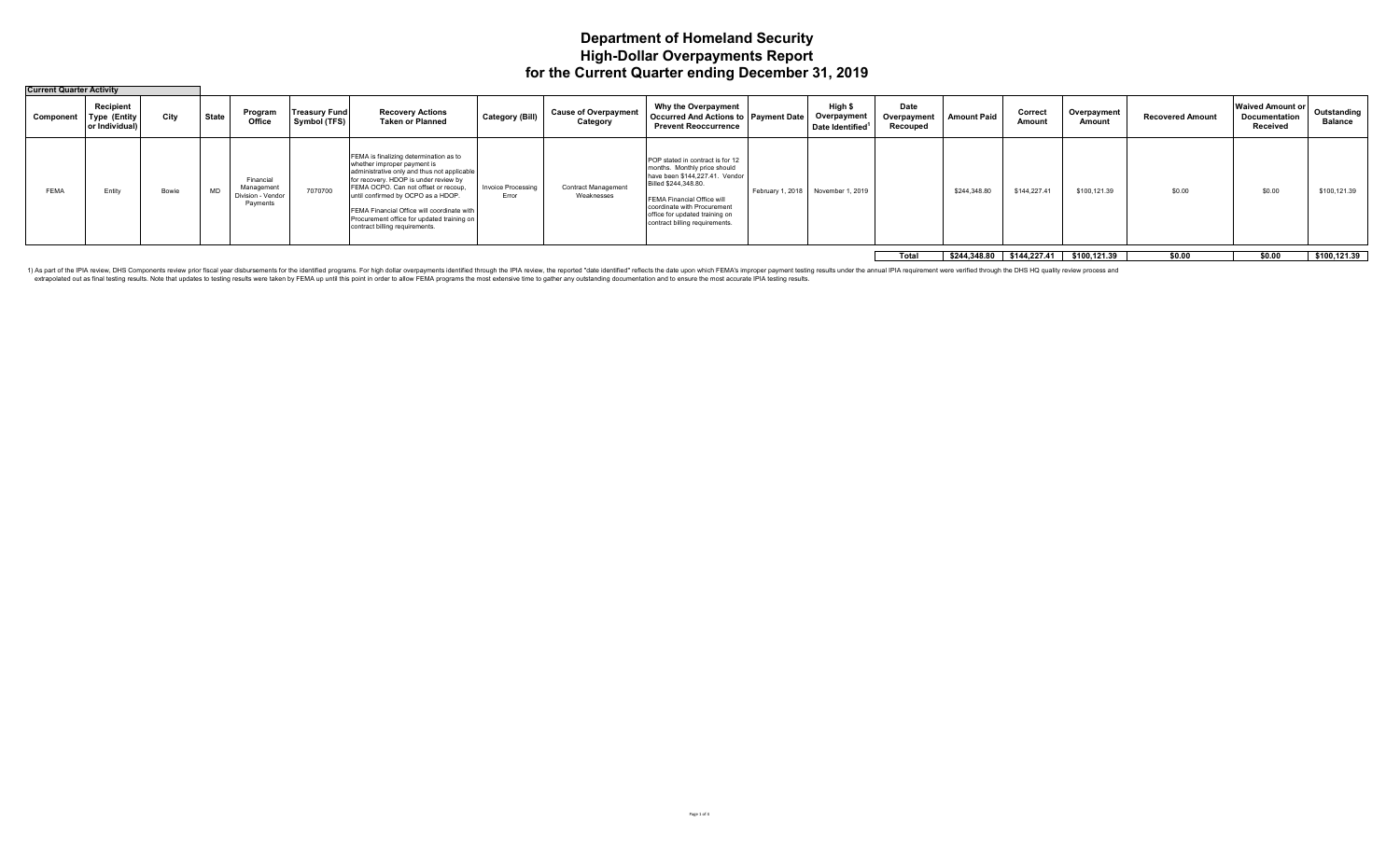#### **Department of Homeland Security Current Status of Outstanding High-Dollar Overpayments Previously Reported for the Quarter Ending December 31, 2019**

| <b>Debts Under Collection by DHS</b> |                                                |                 |              |                                                  |                                                                                                                                                                                                                                                                                                                                                                                                                                                                                                                                                                                                                                                                                                                                                                                                                                                                                                                                                                                                                                                                                                                                                                                                                                                                                                                                                                                                                                         |                                                           |                                                            |                               |                   |                           |                            |                            |                                  |
|--------------------------------------|------------------------------------------------|-----------------|--------------|--------------------------------------------------|-----------------------------------------------------------------------------------------------------------------------------------------------------------------------------------------------------------------------------------------------------------------------------------------------------------------------------------------------------------------------------------------------------------------------------------------------------------------------------------------------------------------------------------------------------------------------------------------------------------------------------------------------------------------------------------------------------------------------------------------------------------------------------------------------------------------------------------------------------------------------------------------------------------------------------------------------------------------------------------------------------------------------------------------------------------------------------------------------------------------------------------------------------------------------------------------------------------------------------------------------------------------------------------------------------------------------------------------------------------------------------------------------------------------------------------------|-----------------------------------------------------------|------------------------------------------------------------|-------------------------------|-------------------|---------------------------|----------------------------|----------------------------|----------------------------------|
| Component                            | Recipient<br>Type (Entity<br>or<br>Individual) | City            | <b>State</b> | Program(s)<br>Responsible                        | Recovery Action Taken or Planned                                                                                                                                                                                                                                                                                                                                                                                                                                                                                                                                                                                                                                                                                                                                                                                                                                                                                                                                                                                                                                                                                                                                                                                                                                                                                                                                                                                                        | Payment Date <sup>1</sup>                                 | <b>High \$ Overpayment</b><br>Date Identified <sup>2</sup> | <b>Amount Paid</b>            | Correct<br>Amount | <b>Overpayment Amount</b> | <b>Recovered</b><br>Amount | <b>Outstanding Balance</b> | Days<br>Outstanding <sup>3</sup> |
| <b>FEMA</b>                          | Entity                                         | Arlington       | VA           | Financial Management Division<br>Vendor Payments | FEMA is finalizing determination as to whether improper payment is administrative only and thus not applicable for<br>recovery. HDOP is under review by FEMA OCPO. Can not off-set or recoup, until confirmed by OCPO as a HDOP.<br>FEMA Financial Office will coordinate with Procurement office for updated training on contract billing requirements.<br>OCFO will conduct meeting with OCPO to evaluate the contracting/ invoice processing and develop system to address<br>noncompliance issue. FEMA OCFO and OCPO are creating SOP for CO and CORS to follow.                                                                                                                                                                                                                                                                                                                                                                                                                                                                                                                                                                                                                                                                                                                                                                                                                                                                    | November 9, 2016                                          | October 9, 2018                                            | \$373,386,28                  | \$0.00            | \$373,386,28              | \$0.00                     | \$373,386.28               | 448                              |
| <b>FEMA</b>                          | Entity                                         | Ashburn         | VA           | Financial Management Division<br>Vendor Payments | FEMA is finalizing determination as to whether improper payment is administrative only and thus not applicable for<br>recovery. HDOP is under review by FEMA OCPO. Can not off-set or recoup, until confirmed by OCPO as a HDOP.<br>FEMA Financial Office will coordinate with Procurement office for updated training on contract billing requirements.<br>OCFO will conduct meeting with OCPO to evaluate the contracting/ invoice processing and develop system to address<br>noncompliance issue. FEMA OCFO and OCPO are creating SOP for CO and CORS to follow.                                                                                                                                                                                                                                                                                                                                                                                                                                                                                                                                                                                                                                                                                                                                                                                                                                                                    | March 9, 2017                                             | October 9, 2018                                            | \$410,000.00                  | \$0.00            | \$410,000.00              | \$0.00                     | \$410,000.00               | 448                              |
| <b>FEMA</b>                          | Entity                                         | Rockville       | <b>MD</b>    | Financial Management Division<br>Vendor Payments | Potential debt letters were sent to vendor in June 2019. FEMA Office of the Chief Financial Officer and Procurement<br>Office are working to resolve the descepancies.<br>FEMA is finalizing determination as to whether improper payment is administrative only and thus not applicable for<br>recovery. HDOP is under review by FEMA OCPO. Can not off-set or recoup, until confirmed by OCPO as a HDOP.<br>FEMA Financial Office will coordinate with Procurement office for updated training on contract billing requirements.<br>OCFO will conduct meeting with OCPO to evaluate the contracting/ invoice processing and develop system to address<br>noncompliance issue. FEMA OCFO and OCPO are creating SOP for CO and CORS to follow.                                                                                                                                                                                                                                                                                                                                                                                                                                                                                                                                                                                                                                                                                          | May 17, 2017                                              | October 9, 2018                                            | \$198,284.17                  | \$92,440.37       | \$105,843.80              | \$0.00                     | \$105,843.80               | 448                              |
| <b>FEMA</b>                          | Entity                                         | Reston          | VA           | Financial Management Division<br>Vendor Payments | Potential debt letters were sent to vendor in June 2019. FEMA Office of the Chief Financial Officer and Procurement<br>Office are working to resolve the descepancies.<br>FEMA is finalizing determination as to whether improper payment is administrative only and thus not applicable for<br>recovery. HDOP is under review by FEMA OCPO. Can not off-set or recoup, until confirmed by OCPO as a HDOP.<br>FEMA Financial Office will coordinate with Procurement office for updated training on contract billing requirements.<br>OCFO will conduct meeting with OCPO to evaluate the contracting/ invoice processing and develop system to address<br>noncompliance issue. FEMA OCFO and OCPO are creating SOP for CO and CORS to follow.                                                                                                                                                                                                                                                                                                                                                                                                                                                                                                                                                                                                                                                                                          | April 19, 2017                                            | October 9, 2018                                            | \$232,658.48                  | \$0.00            | \$232,658.48              | \$0.00                     | \$232,658.48               | 448                              |
| <b>FEMA</b>                          | Entity                                         | Reston          | VA           | Financial Management Division<br>Vendor Payments | Potential debt letters were sent to vendor in June 2019. FEMA Office of the Chief Financial Officer and Procurement<br>Office are working to resolve the descepancies.<br>FEMA is finalizing determination as to whether improper payment is administrative only and thus not applicable for<br>ecovery. HDOP is under review by FEMA OCPO. Can not off-set or recoup, until confirmed by OCPO as a HDOP.<br>FEMA Financial Office will coordinate with Procurement office for updated training on contract billing requirements.<br>OCFO will conduct meeting with OCPO to evaluate the contracting/ invoice processing and develop system to address<br>noncompliance issue. FEMA OCFO and OCPO are creating SOP for CO and CORS to follow.                                                                                                                                                                                                                                                                                                                                                                                                                                                                                                                                                                                                                                                                                           | January 27, 2017<br>January 30, 2017<br>February 22, 2017 | October 9, 2018                                            | \$3,056,859.67                | \$1,194,487.68    | \$1,862,371.99            | \$0.00                     | \$1,862,371.99             | 448                              |
| FEMA                                 | Entity                                         | Farmingtonmills | MI           | Vendor Payment                                   | Notice of potential Debt sent to vendor for resolution of improper transaction. Transaction was improper due to<br>nonsubmission of supporting documentation. The incentive fee for the time period of June 23, 2014 - June 27, 2014, for<br>the vendor was 6% when it should have only received 3%. The contract, under SSPA-3 it states that they must have an<br>error rate of less than 10% to get the 6% incentive payment and therefore would only qualify for a 3% incentive. The<br>error rate for this period was 11%. Thus the total incentive should have been \$54,384.59 not \$108,769.17. The Bill for<br>Collection was sent on March 8, 2018 to FEMA Finance Center by the Contracting Officer. The AON Contractor has put<br>in Appeal and the Notice of Debt Letter. The Contracting Officer and the COR remaing engaged regarding the issue.<br>FEMA is finalizing determination as to whether improper payment is administrative only and thus not applicable for<br>recovery. HDOP is under review by FEMA OCPO. Can not off-set or recoup, until confirmed by OCPO as a HDOP.<br>FEMA Financial Office will coordinate with Procurement office for updated training on contract billing requirements.<br>OCFO will conduct meeting with OCPO to evaluate the contracting/ invoice processing and develop system to address<br>noncompliance issue. FEMA OCFO and OCPO are creating SOP for CO and CORS to follow. | November 25, 2014                                         | December 31, 2016                                          | \$108,769.17                  | \$54,384.59       | \$54,384.58               | \$0.00                     | \$54,384.58                | 1095                             |
|                                      |                                                |                 |              |                                                  |                                                                                                                                                                                                                                                                                                                                                                                                                                                                                                                                                                                                                                                                                                                                                                                                                                                                                                                                                                                                                                                                                                                                                                                                                                                                                                                                                                                                                                         |                                                           | Total                                                      | \$4.379.957.77 \$1.341.312.64 |                   | \$3.038.645.13            | \$0.00                     | \$3.038.645.13             |                                  |

1) For multiple payments consolidated into one identified quarterly high dollar overpayment to the individual or entity, all payment dates are noted. Payment dates est he PARS Transaction Date for Homeland Security Grant P

2) As part of the IPM review, DHS how the mail of the desired and isolution the contribution of the interprement in the indial or our substance in the indial method in the index of the index of the index of the indextents

3) Days outstanding calculated as the days between when the payment was identified and the current quarter end date.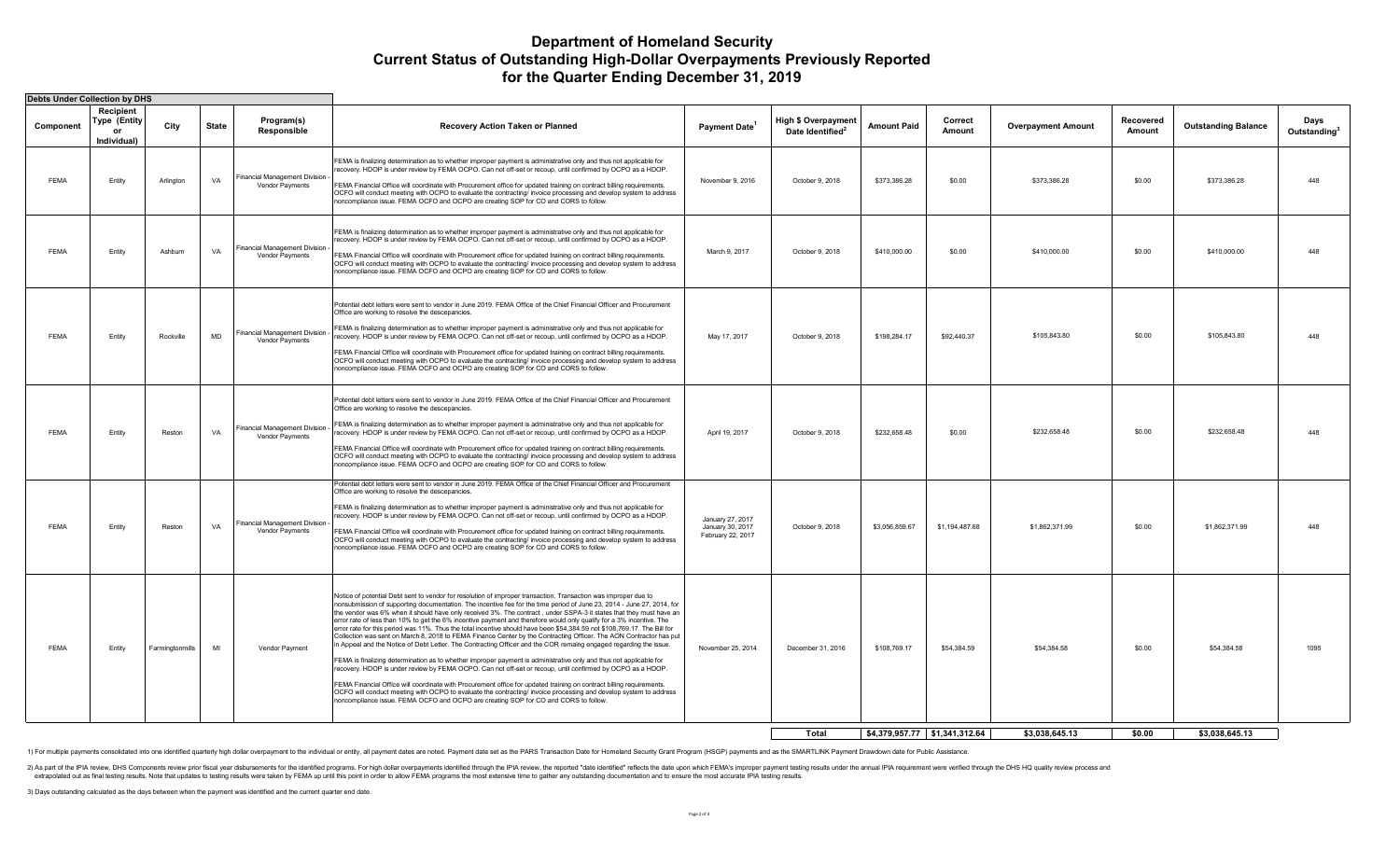## **Department of Homeland Security Current Status of Outstanding High-Dollar Overpayments Previously Reported for the Quarter Ending December 31, 2019**

| Debts Sent to Treasury Offset Program for Collection |                                                |      |              |                           |                                                         |                     |                                                      |                    |                   |                       |                     |                               |
|------------------------------------------------------|------------------------------------------------|------|--------------|---------------------------|---------------------------------------------------------|---------------------|------------------------------------------------------|--------------------|-------------------|-----------------------|---------------------|-------------------------------|
| Component                                            | Recipient<br>Type<br>(Entity or<br>Individual) | City | <b>State</b> | Program(s)<br>Responsible | <b>Recovery Action Taken or Planned</b>                 | <b>Payment Date</b> | <b>High \$ Overpayment</b><br><b>Date Identified</b> | <b>Amount Paid</b> | Correct<br>Amount | Overpayment<br>Amount | Recovered<br>Amounf | Outstanding<br><b>Balance</b> |
|                                                      |                                                |      |              |                           | N/A - No prior overpayments referred to Treasury Offset |                     |                                                      |                    |                   |                       |                     |                               |
|                                                      |                                                |      |              |                           |                                                         |                     |                                                      |                    |                   |                       |                     |                               |
|                                                      |                                                |      |              |                           |                                                         |                     | <b>Total</b>                                         | \$0.00             | \$0.00            | \$0.00                | \$0.00              | \$0.00                        |